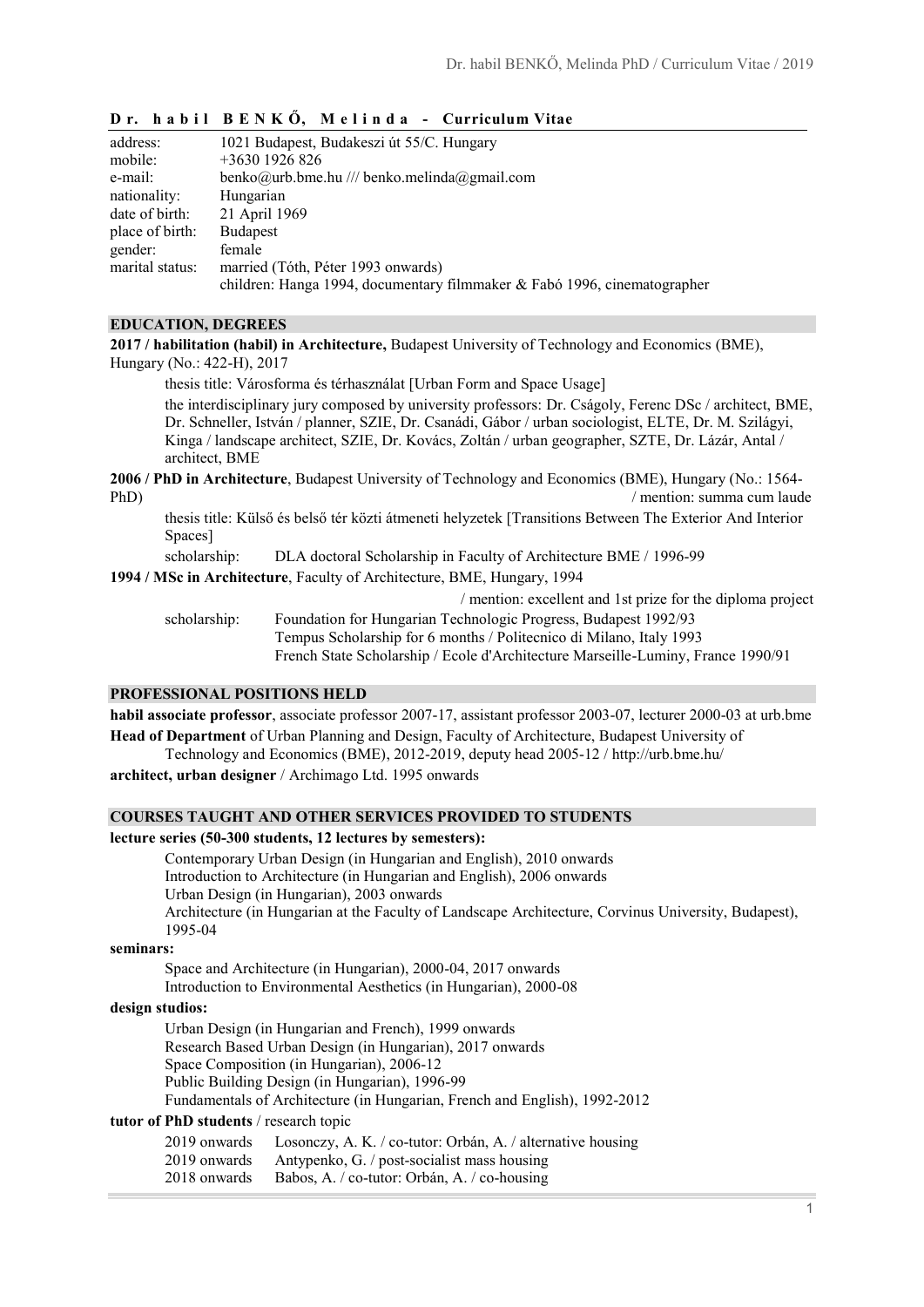| 2016 onwards | Balla, R. / post-socialist mass housing: sustainability and livability |
|--------------|------------------------------------------------------------------------|
| 2014-18      | Hory, G. / space by use                                                |
| 2011-19      | Germán, T. / urban renewal                                             |
| 2008-15      | Kádár, B. / sustainable tourism / PhD 2016                             |
|              |                                                                        |

### **tutor of master students**

architectural thesis projects / MSc in Architecture BME / more than 40 students since 2004 international master thesis / TEMA European Territories: Identity and Development / Erasmus Mundus Program at the Eötvös Loránd University, Budapest, 2012-2016

#### **PUBLICATIONS**

full publication and citation list is on the Hungarian Academy of Science (MTA) publication database: https://m2.mtmt.hu/gui2/?type=authors&mode=browse&sel=10013684&view=simpleList

#### **book**

Benkő, M. (2013). *111 szó az építészetről. [111 words on Architecture]* Budapest: Terc Kiadó. 120p ISBN: 9789639968912

Benkő, M., & Fonyódi, M. (2009). *Glocal city - kortárs európai városépítészet.[Glocal city – contemporary urban design.]* Budapest: Terc Kiadó. 240p ISBN: 9789639535480

Meggyesi, T. (2004). (provided research support). *A külső tér, [Exterior Space]* Budapest: Műegyetemi Kiadó. 144p ISBN: 9634207804

### **book / journal / proceeding editor**

Benkő, M. (Ed.) (2019). *Facing Post-Socialist Urban Heritage*. Conference E-Proceeding, Budapest: Department of Urban Planning and Design, BME / in process

Benkő, M., Gregor, P., Kádár, B. & Vitkova, L. (Eds.) (2019). *Book on Unexplored Cultural Heritage in Communities by the Danube* Praha: Gasset. 132p / in process

Benkő, M., Kádár, B., Csanády, Á. (Eds.) (2019). *Metszet: építészet újdonságok szerkezetek részletek.* 2019(3), 72 p. / Scopus

Benkő, M. (Ed.) (2019). *Szavak mögött: Behind Words.* Budapest: Department of Urban Planning and Design, BME 198p. ISBN: 9789633133095

Benkő, M. & Kissfazekas, K. (Eds.) (2019). *Understanding Post-Socialist European Cities: case studies in urban planning and design*. Budapest: L'Harmattan 224p ISBN: 9782343161822

ALFA, scientific journal of the Faculty of Architecture, Slovak University of Technology in Bratislava, Member of the Editorial Board 2018 onwards / https://www.fa.stuba.sk/sk/dianie-na-fakulte/fakultnecasopisy/architektonicke-listy-fakulty-architektury.html?page\_id=945

*Építés - Építészettudomány / Architectonics and Architecture*, Budapest (H) / Scopus listed scientific journal, Member of the Editorial Board 2018 onwards / https://akademiai.com/loi/096

Janiszewskiej, A., Klima, E. & Benkő, M. (Eds.) (2017). Życie Między Blokami / Life Between Housing Estates. *Acta Universitatis Lodziensis, Folia Geographica Socio-Oeconomica* (30). Wydawnictwo Uniwersytetu Łódzkiego, Łódz (Pl) 105p. ISSN: 1508-1117

Benkő, M. (Ed.) (2017). *Facing Post-War Urban Heritage in Central and Eastern Europe*. E-Book of Abstracts, Budapest: Department of Urban Planning and Design, BME 80p ISBN: 9789633132715

Benkő, M. (Ed.) (2015). *Facing Post-War Urban Heritage in Central-Eastern Europe*. Book of Abstracts, Budapest: Department of Urban Planning and Design, BME 68p. ISBN: 9789633131978

Benkő, M. & Szabó, Á. (Eds.) (2011). *Urban Renewal - Essays on Urban design / Városmegújítás - Városépítészeti tanulmányok*. Budapest: Department of Urban Planning and Design, BME 160p. ISBN: 9789633130193

#### **articles in an edited book**

Benkő, M. (2019). Modern Urbanism in Socialist Cities: Architectural and Spatial Qualities of Urban Structure of Mass Housing from the 1960s and 1970s. / In. Engel, B. (Ed.): *Mass Housing in the Socialist City: Heritage, Values, and Perspectives* (pp. 174-183). Berlin: DOM publishers ISBN: 3869225076

Benkő, M. & Kissfazekas, K. (2019). Amoeba Cities:Towards Understanding Changes in the Post-Socialist European Physical Environment In. Benkő, M. & Kissfazekas, K. (Eds.): *Understanding Post-Socialist European Cities* (pp. 6-25). Budapest: L'Harmattan ISBN: 9782343161822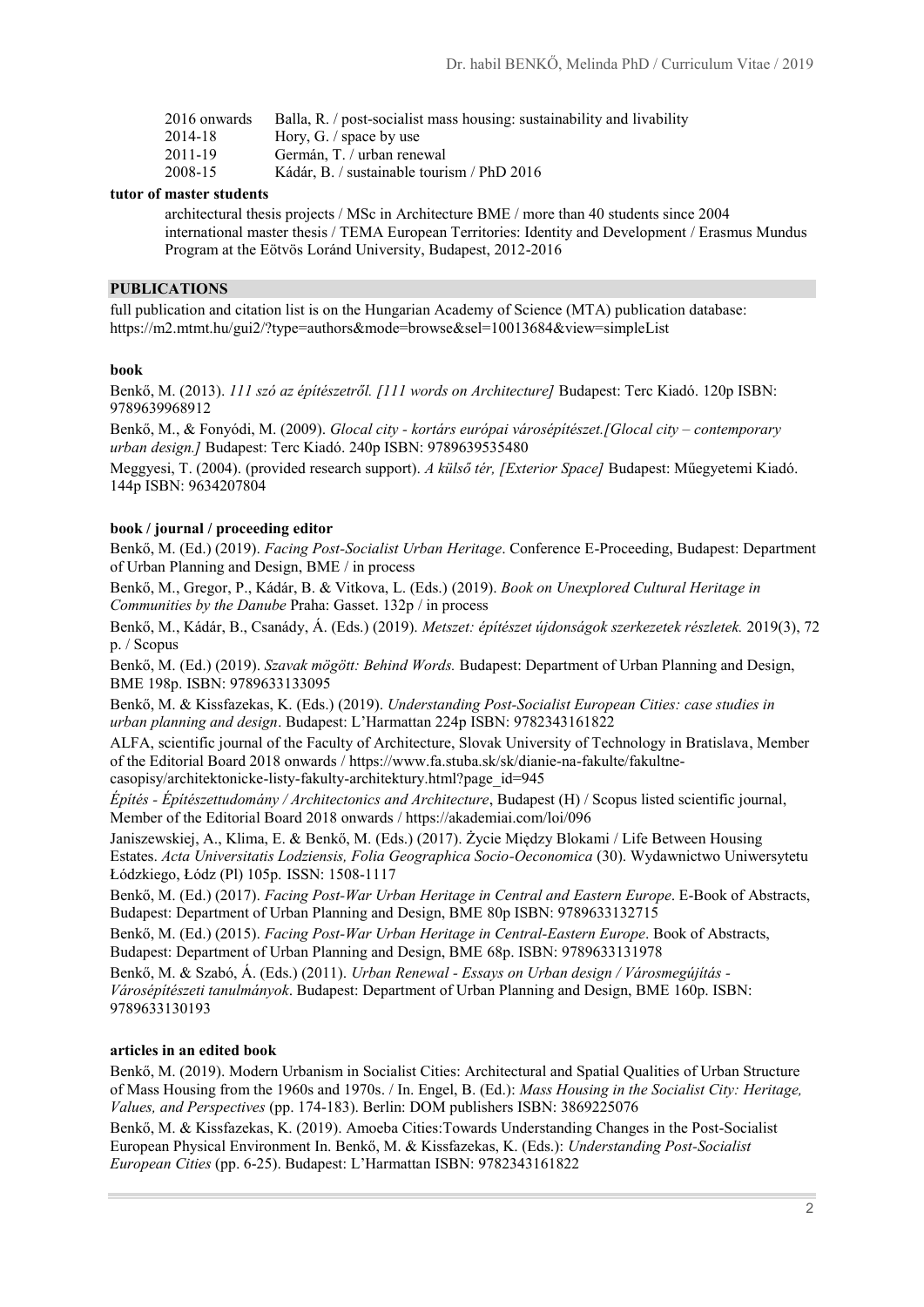Alföldi, Gy., Benkő, M. & Sonkoly, G. (2019). Managing Urban Heterogeneity: A Budapest Case Study of Historical Urban Landscape. In: Pereira Roders, A. & Bandarin, F. (Eds.):*Reshaping Urban Conservation*, Creativity, Heritage and the City 2 (pp. 149-166). Singapore: Springer Nature ISBN: 9789811088865

Benkő, M. (2016). Housing Estate in Hungary, from 1960 to the Present. In. Kohout, M., Tichy, D., Tittl, F., Kubánkova, J. & S. Doleželavá (Eds.): *Housing Estates, What's Next?* (pp. 22-27). Prague: Faculty of Architecture, CTU in Prague (Cz) SBN: 9788001060742

Benkő, M. (2012). A pesti Belváros kialakulása és fejlődése. In. Alföldi, Gy. (Ed.), *Budapest 2050: a belvárosi tömbök fennmaradásának esélyei* (pp. 32-45). Budapest: Terc ISBN: 9789639968417

Benkő, M. (2012). Fenntartható tömbök Párizsban. In. Alföldi, Gy. (Ed.), *Budapest 2050: a belvárosi tömbök fennmaradásának esélyei* (pp. 108-121). Budapest: Terc Kiadó ISBN: 9789639968417

Benkő, M. (2011). The Role of Urban Renewal in Architectural Education. In. Benko, M. & Szabó, Á. (Eds.), *Urban Renewal, Essays on Urban design* (pp. 10-17). Budapest: Department of Urban Planning and Design, BME ISBN: 9789633130193

### **periodical articles in English / French**

Benkő, M., Balla, R. & Hory G. (2018). Participatory Place-making in the Renewal of Post-Communist Large Prefabricated Housing Estates: Újpalota Case Study, Budapest. *Journal of Place Management and Development,* 11(3), (pp. 223-241). / Scopus

Hory, G., Major, Z. Müllner, P. & Benkő, M. (2017). Exploration of spatial design issues at backpacker hostels in Budapest's historic centre: Informality, density, and adaptability. *Frontiers of Architectural Research,* 5(2), (pp. 1-11). / Scopus

Hory, G. & Benkő, M. (2017). The Urban Space of the Migrant Crisis: Analysis of the Spatial Evolution of an Informal Transit Camp in Budapest's Historic City Centre. *Architektúra & Urbanizmus*, 51(3-4), (pp. 126-143) / Scopus

Benkő, M. (2016). Budapest's Large Prefab Housing Estates: Urban Values of Yesterday, Today and Tomorrow. *Journal of Hungarian Studies*, 29(1-2), (pp. 21-36). / Scopus

Benkő, M. & Germán, T. (2016). Crime Prevention Aspects of Public Space Renewal in Budapest. *Journal of Place Management and Development,* 9(2), (pp. 191-209). / Scopus

Benkő, M. (2015). The Lifespan of Large Prefabricated Housing Estates in Post-Communist Cities: An International Comparison. *Architektúra & Urbanizmus*, 49(3-4), (pp. 180-197). / Scopus

Garay, M. & Benkő, M. (2014). Between Waterway and Railway - Industry along the Danube Riverside in Budapest. *Periodica Polytechnica Architecture*, 45(2), (pp. 52-57).

Benkő, M. (2012). Context-Sensitive Approach to Architecture. *Építés- Építészettudomány*, 40(3-4), (pp. 375- 399). / Scopus

Benkő, M. (2012). Evaluating Factors in the Image of Housing Estates. *Periodica Polytechnica Architecture,*  43(1), (pp. 33-36).

Benkő, M. (2012). Budapest et le Danube - un point de vue budapestois. In. *ELTE Öt kontinens, 2011(2), (pp. 49-60).*

Benkő, M. (2011). *Budapest Urban Blocks and their Sustainability. In. Architektúra & Urbanizmus, 45(3-4),* (pp. 188-201). / Scopus

Benkő, M. (2010). The 'Closed / Open' Duality in Contemporary Urban Form". In. *Open House International. 35(1)*. (pp 47-55). / Scopus

Benkő, M. (2010). Masséna - New Campus of Paris. In. *4D Journal of Landscape Architecture and Garden Art, 19 (3).* (pp. 2-15).

# **periodical articles in Hungarian**

Benkő, M., Szabó, Á. (2019) Dunai történet Budapesten: A Graphisoft Park jövőtudatos fejlesztése. *Metszet: építészet újdonságok szerkezetek részletek,* 2019(3), (pp. 10-17). / Scopus

Benkő, M. (2017) Újraértelmezendő fenntarthatóság / *Utóirat: A Régi-Új Magyar Építőművészet melléklete*, 17(93), (pp. 74-77)

Benkő, M. & Balla, R. (2016). Fundamentum – a paneles lakóépületek földszintje. *Építés- Építészettudomány*, 44(3-4). (pp. 317-332). / Scopus

Benkő, M. (2015). Lakótelepsors5: Purvciem, Riga. *Utóirat: A Régi-Új Magyar Építőművészet melléklete*, 15(83), (pp. 39-41).

Benkő, M. (2015). Lakótelepsors4: Bellvitge , L'Hospitalet de Llobregat, Barcelona agglomeráció. *Utóirat: A Régi-Új Magyar Építőművészet melléklete*, 15(81), (pp. 45-46).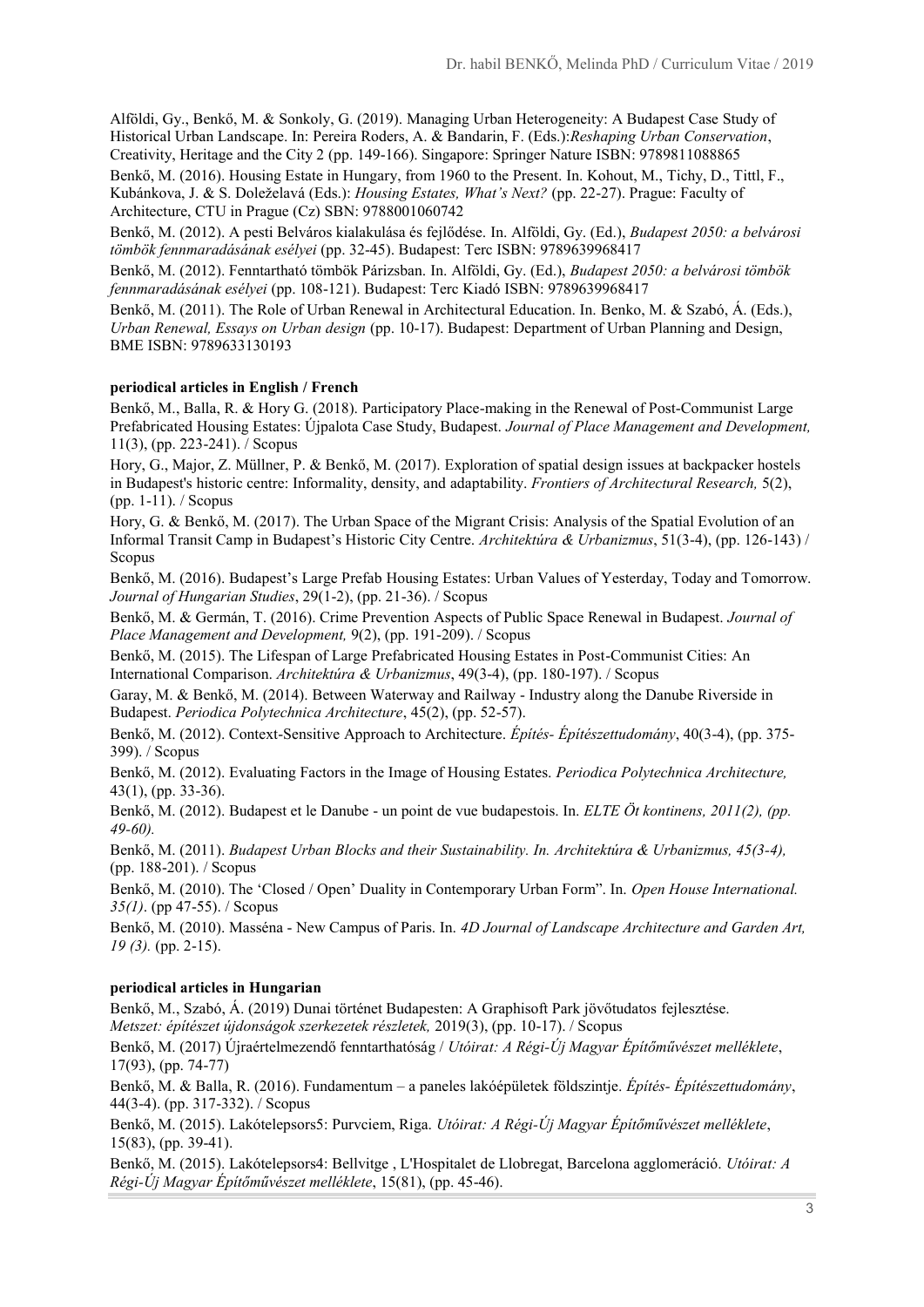Benkő, M. (2014). Lakótelepsors3: Zirmunai, Vilnius. *Utóirat: A Régi-Új Magyar Építőművészet melléklete*, 14(78), (pp. 35-36).

Benkő, M. (2014). Lakótelepsors2: Neu Olvenstadt, Magdeburg. *Utóirat: A Régi-Új Magyar Építőművészet melléklete*, 14(77), (pp. 37-39).

Benkő, M. (2014). Lakótelepsors1: La Villeneuve, Grenoble. *Utóirat: A Régi-Új Magyar Építőművészet melléklete,* 14(75) (pp. 27-28).

Tóth, R. & Benkő, M. (2014). Energiahatékonyság kérdései a történeti városközpontokban. *Magyar Építőipar*, 2014(3), (pp. 120-124).

Benkő, M. (2011). Történeti városrészek fenntartható megújítása - avagy gondolatok az első párizsi lépések kapcsán. In. *Régi-Új Magyar Építőművészet Vol. 2011/4* (pp. 33-34).

Benkő, M. (2010). Budapest városszövetének díszei. In. *Régi-Új Magyar Építőművészet, Utóirat 56.* (pp. 34-35). Benkő, M. (2009). Duna-party - Duna-parti kilátások Budapesten. In. *Régi-Új Magyar Építőművészet, Utóirat, 49.* (pp. 12-16).

Benkő, M. (2006). Külső és belső tér közti átmenetek – kontrasztok és áttűnések" című PhD értekezés nyilvános vitája. In. *Építés- Építészettudomány, 34(2),* (pp. 193-220).

Benkő, M. (2000). Szabad terek határain. *Kert- és tájépítészet 1(1).* (pp. 14-16).

### **international conference proceedings**

Benkő, M. (2018). The Effects of Security-based Contemporary Urban Development on European Modern Mass Housing Landscape. *Metamorphosis: The Continuity of Change.* 15th International DOCOMOMO Conference, 28-31.08.2018 (pp. 181-185), Ljubljana. (ISBN 978-989-99645-3-2)

Benkő, M., Balla, R. & Durosaiye, I. O. (2017). Mass Housing Estate Location In Relation To its Livability: Budapest Case Study, Cities, Communities and Homes: Is the Urban Future Livable? *AMPS Architecture\_MPS Conference 10,* University of Derby 10, 22-23.06.2017 (pp. 192-20), Derby (UK)

Tóth, R. & Benkő, M. (2015). Embeddedness of Historical City Centres: the Relevence of Socio-Economic Trends and Urban Mobility Patterns in Budapest. *PLEA 2015* (pp. 116-124). Bologna (I) ISBN: 9788894116

Benkő, M. (2010). Tervezési elvek a kortárs európai városépítészetben. In. *Ormos Imre Tudományos Ülésszak, Tájépítészeti tanulmányok, 4D könyvek* (pp. 231-241). Budapest: Budapesti Corvinus Egyetem, Tájépítészeti Kar Benkő, M. (2009). Város - táj - építészet. In. "*15th Builing Services, Mechanical and Building Industry Days*" (pp. 440-447). Debrecen: DE

Benkő, M. (1999). Théorie et pratique - équilibre délicat. Style et maniere dans l'enseignement d'architecture, Association Europeenne pour l'Enseignement de l'Architecture, *Les Cahiers de l'enseignement de l'architecture No 07* (pp. 51-56). Bucharest (Ro)

### **OTHER PROFESSIONAL ACTIVITIES**

#### **organizer of international academic conferences**

Facing Post-Socialist Urban Heritage (2019) Budapest: URB / http://www.urb.bme.hu/doconf2019/ Facing Post-War Urban Heritage in Central and Eastern Europe (2017) Budapest: URB

http://www.urb.bme.hu/doconf2017/

Facing Post-War Urban Heritage in Central-Eastern Europe (2015) Budapest: URB http://www.urb.bme.hu/doconf2015/

Design and management for safer public spaces: Budapest case study (2015) Budapest: COST / http://www.urb.bme.hu/costconf/

Requalification durable des centres historiques en Europe (2012) Budapest: REA16 (co-organizer: Szabo, J.) /http://www.urb.bme.hu/reabudapest

Urban Renewal (2010) Budapest: BME (co-organizer: Szabo, A.) http://www.urb.bme.hu/urbanrenewal/

### **presentation on international conference or workshop** (I/ – invited lecturer)

I/ Perspectives for the Socialist Cities (2018) Irkutsk (RU): Modern Urbanism in Socialist Cities: Architectural and Spatial Qualities of Urban Structure of Mass Housing from the 1960s and 1970s.

DOCOMOMO (2018) Ljubljana (Slo): The Effects of Security-based Contemporary Urban Development on European Modern Mass Housing Landscapes.

REA (Réseau des Écoles d'Architecture) / meeting series: 2019 : Bordeaux (F), 2018 : Krakow (Pl), 2017 : Toulouse (F), 2012 : Budapest (H), 2010 : Paris (F), 2008 : Rouen (F), 1997 : Marseille (F), 1992 : Bordeaux (F)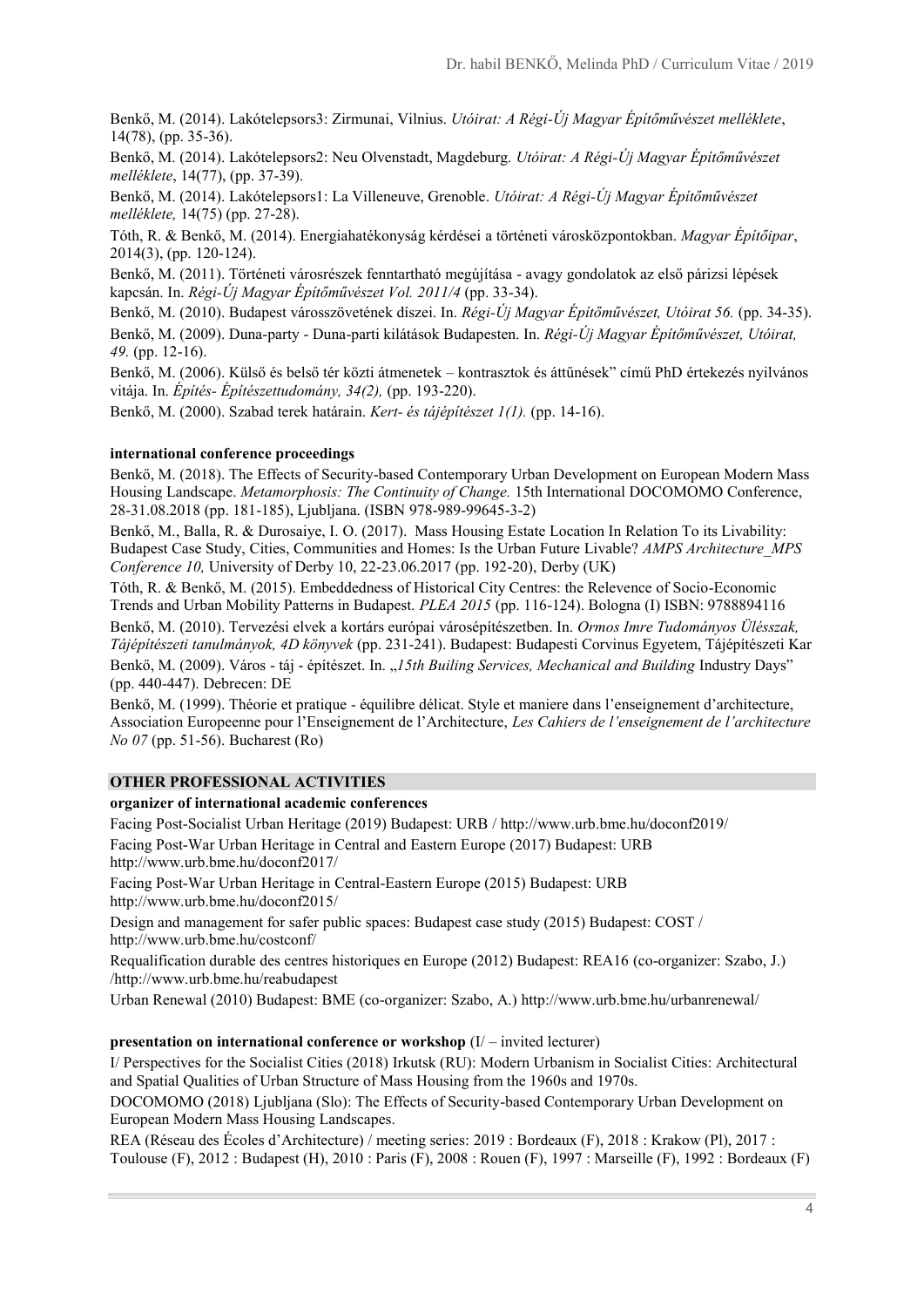I/ Housing Estates in V4, What Next? / workshop series: (2014) Prague (Cz), (2015) Budapest (H), (2016) Bratislava (Sk), (2017), Gliwice (Pl)

I/ Heritage Forum (2015) Krakow (Pl): Round-table: Central and Eastern European City.

COSTTU1203 (2015) Budapest (H): Budapest case studies.

I/ URBACT Re\_Block (2015) Riga (Lva), (2014) Vilnius (Lt), (2013) Magdeburg (D), Iasi (Ro), Budapest (H) I/ Ránki (2015) Bloomington IN (US): Changing social and built environment of large pre-fab housing estates in Budapest.

ISUF (2014) Porto (P): Security in Relation to the Urban Form, (2010) Hamburg (D) Glocal City - Contemporary European Urban Form

I/ CIEF - Centre Interuniversitaire d'Études Françaises (2011) Budapest (H): Budapest et le Danube

I/ Institut Hongrois (2010) Paris (F): Les ornements du tissu urbain de Budapest

EAUH (2010) Ghent (Nl): Les couches historiques du milieu bati - l'exemple du centre historique de Budapest

Urban Renewal (2010) Budapest (H): The Role of Urban Renewal in Architectural Education

I/ EUROPAN (2000) Sevilla (E): Présentation du site hongrois de l'Europan 6

EAAE-ARCC (1999) Bukarest (Ro): Théorie et pratique – équilibre délicat

## **research / cooperation projects**

2019-2023 TUD COST Action CA18137 - European Middle Class Mass Housing / member of the Management Committee / https://e-services.cost.eu/action/CA18137/participants

2017-2019 DANUrB – Danube Urban Brand / Danube Transnational Program / project leader: Dr. Kádár 2012-2016 TUD COST Action TU1203 - Crime Prevention through Urban Design and Planning member of the Management Committee / http://costtu1203.eu/participants/

2013-2015 Re\_Block, URBACT Project, Knowledge Ambassador / http://urbact.eu/re-block

2010-2012 TAMOP Research at BME - Sustainable energy: Sustainable Urban Renewal of Budapest's Historic City Centre (team leader: Dr. Alföldi, Gy.)

2007-2008 team leader for Glocal city research at the Department of Urban Planning and Design, BME Hungarian (ÖTM Építésügy) Research Grant

2001-2002 Exterior Space - (team leader: Meggyesi, T. DSc)

# **exhibitions**

Context-Sensitive Approach to Architecture (2011). Tokyo: UIA Education Commission Session, Tokyo International Forum Hall D-7

Négy pécsi tervpályázat: A pécsi belváros észak-déli tengelye (2007). Budapest: Erzsébet téri Gödör (codesigner: Tóth, P.)

Budapest Szíve (2006). Budapest: Erzsébet téri Gödör (co-designer: Tóth, P.)

Corvin Sétány Tömő Sarok (2005) – Budapest: Városháza Díszterme (co-designer: Tóth, P.)

Europan 5. (1999). Budapest: MÉSZ, Kós Károly terem (co-designer: Tóth, P.)

Borne O Sud (1991). Venezia: Biennale di Venezia (co-designer: Balland, I.)

Borne O Sud (1991). Paris: Galerie Edgar Faure - Grande Arche de la Défense (co-designer: Balland, I.)

# **interviews / publications on Benkő, M.**

Benkő, M. (2018). Nowhere and Everywhere: The Bridge as Public Space / Interview with Benkő. In.*Lyberty Bridge – New Urban Horizon*, Catalogue of the Hungarian Pavilion of 16th International Architecture Exhibition, la Biennale di Venezia (I)

Thomas, G. (2011). Approche contextuelle de l'architecture - Rencontre avec Melinda Benkő. Budapest: Le Journal Francophone de Budapest, No. 351.

Pálfy, D. & Vágvölgyi, E. (2011). Benkő Melinda. Budapest: Képkocka

Simon, M. (2003). Valami más - beszélgetések építésznőkkel, Benkő Melinda. (pp. 30-37). Budapest: Terc Kiadó

Benkő, M. & Madzin. A. (1999). Interview with Jean Nouvel. Duna Televízió, Budapest (H)